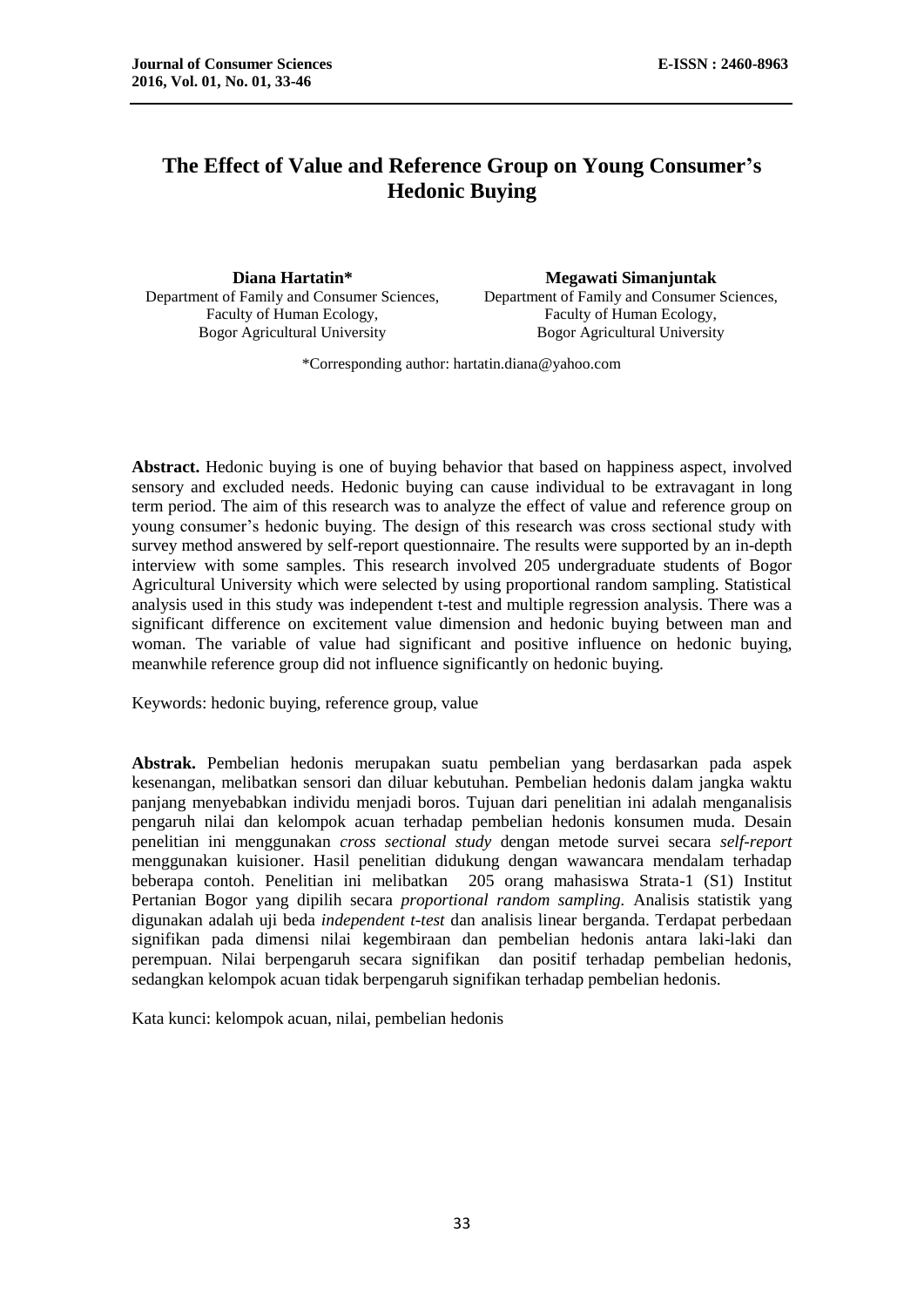### **Introduction**

Hedonic buying is one of buying activity include emotional aspect and high involvement (Sarkar, 2011) and it is also reflected with buying behavior that involved multisensory, fantasy, and experience aspects which is involved emotion of consumer toward a product (Alba and Williams, 2012). A young age individual has more negative emotions, and according to Carstensen, Gross, Skorpen, Tsai, and Hsu (1997), they are more expressive to show negative emotions than older people who have better control of emotions. Therefore, young consumer has more chance to do hedonic buying. According to Luo and James (2013), hedonic buying is caused by many factors, either internal or external factors.

One of internal factor that influences hedonic buying is value that is important for individual or society and becomes base of individual behavior (Dewantara and Simanjuntak, 2014). Value is something that is important for a person or group of people who can steer a person's behavior (Mahdi, 2014). One of behavior forms done by a consumer is purchasing (Sumarwan, 2011). According to Escalas and Bettman (2003), reference group is social group which is important for consumer and as comparator to themselves. According to Permatahati (2013), reference group is the external factors that influence purchases.

Buying activity cannot be separated from needs and desires in accomplishment due to different encouragement of each individual. Need is psychological aspect that must be filled to be able to do activity and become base of individual to do an effort (Nurjanah, 2010), while desire has goal to get sheer pleasure and it called hedonic and in long term can cause extravagant or consumptive impact (Pinasthika, 2010). Commonly, desire and need have almost the same meaning that makes confusion in daily buying activity that leads to hedonic buying. The high emotions involvement from younger consumers is expected shown in hedonic buying. Therefore, it is important to know the factors that cause hedonic buying on young consumer that have negative effect in long term. This research aims to analyze the effect of value and reference group on hedonic buying through: 1) identifying the difference of value, reference group, and hedonic buying of young consumers based on gender; and 2) analyzing the effect of value and reference group on hedonic buying of young consumer.

## **Literature Review**

According to Alba and Williams (2012), consumer's hedonic behavior is reflected by behavior that realizes individual multisensory, fantasy, and emotion experience aspect toward a product. The things that influence individual to form hedonic behavior are individual goal, individual pleasure expected which is categorized into two groups: pleasure over product quality and pleasure over self-experience, selfcontrol, and other aspects. Sarkar (2011) claimed that hedonic buying which involved emotional aspect and high involvement can also require two aspects namely physiological and psychological aspects. Physiological is characterized by high involvement in the purchase of a product, while psychological is marked with the encouragement of the self as internal factors that give the power to someone in the purchase. The study of Veenhoven (2003) has two points of view on hedonic buying, that is nation-level hedonic and individual-level hedonic. The result of the research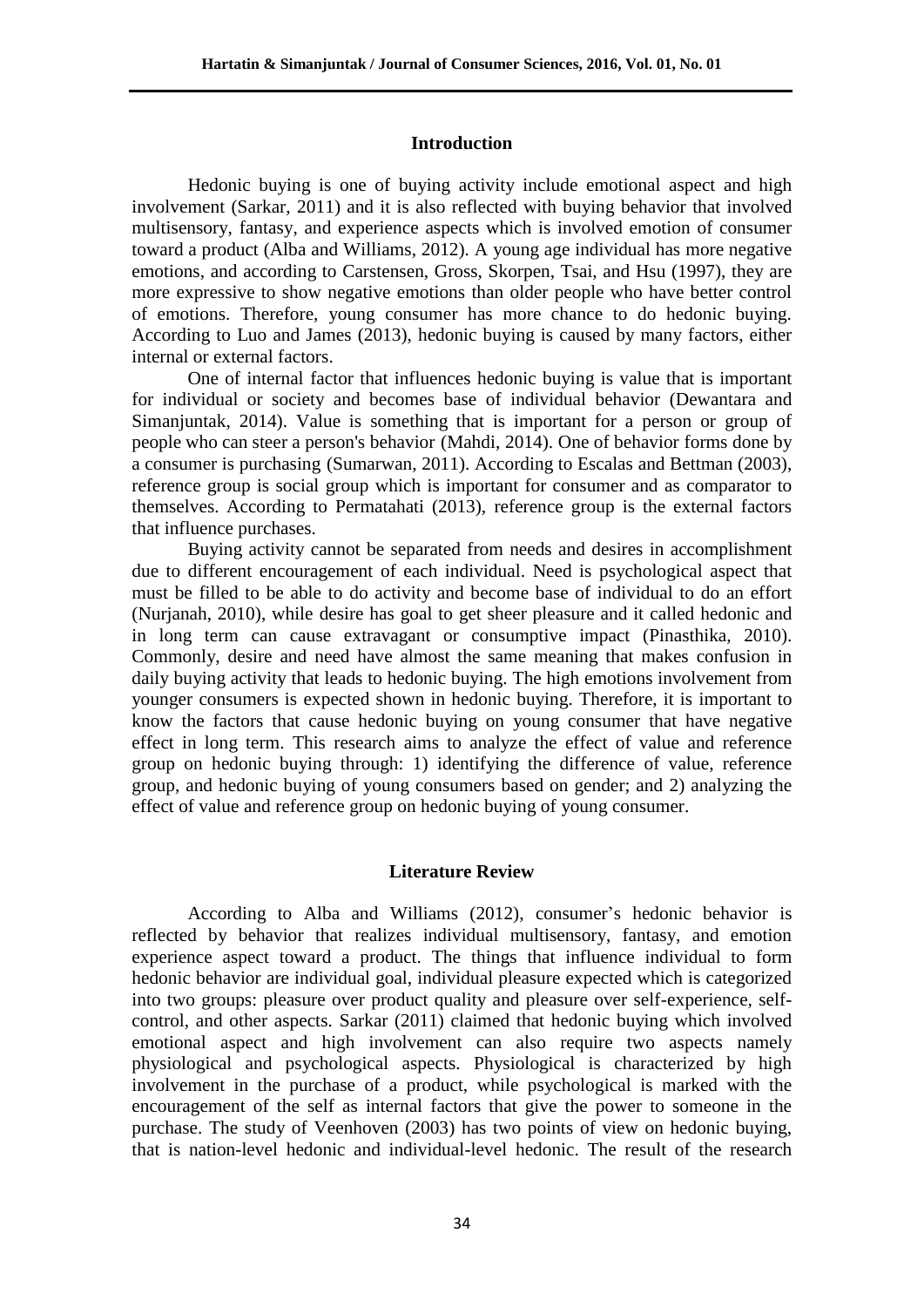shows that nation-level hedonic had positive correlation with accepted moral happiness and active recreation, meanwhile individual-level hedonic had correlation with attitude and hedonic action itself.

Pattipeilohy, Rofiaty, and Idrus (2013) concluded that one of the factors that create hedonic consumption is situational factor or money and time availability. Guler (2014) claimed that some individual values could influence individual hedonic consumption. Hedonic consumption dimensions consist of excitement and run away dimension, innovation, happiness and enjoyment, meanwhile individual values can be categorized into ten groups that can influence hedonic consumption. They are virtue value, universal, self-direction, suitability, tradition, power, self-security, spirituality, stimulus, and hedonism.

Patel and Sharma (2009) revealed that consumers had two buying motivation, they are utilitarian buying motivation and hedonic buying motivation. Utilitarian buying motivation consist of buying comfort dimension, economic buying dimension and buying achievement dimension, meanwhile hedonic buying motivation consist of buying enjoyment dimension, dimension of buying satisfaction, dimension of buying idea, buying to aesthetics, roll shopping, and social shopping situation. Avello et al (2010) showed that different female demographic can have different buying motivation. Individual motivation can reflect the type of buying, whether it includes hedonic buying or not.

Koca, Vural, and Koc (2013) revealed that hedonic behavior is created due to some factors, which are demographic, internal factor, and external factor. Internal factor consists of personality, popularity, prestige, and desire to look differently. Meanwhile external factor consists of comfort, duration of use, fashion, and money value. In general, hedonic behavior is defined as people behavior in reflecting their life to find pleasure and involved emotion. The study of Bakirtas and Divanoglu (2013) showed that buying value of consumer consists of hedonic shopping value and utilitarian shopping value. The trait of hedonic is the expectation of fun and happiness from buying activity. Hedonic buying value will create hedonic buying on consumer. The value as the behavior foundation is indicated by buying that is hedonic buying. Hedonic buying which is conducted continuously will negatively impact individual, one of which led to the individual's wasteful. Meanwhile, in daily life individual interacts with the environment and such interactions produce a variety of things that can affect either directly or indirectly. The research showed that hedonic buying value gives negative influence on hedonic buying. Therefore, the hypotheses of this research are as follows:

- H1 : There is a significant difference of value between male and female students.
- H2 : There is a significant difference of hedonic buying between male and female students.
- H3 : There is a significant influence of value on hedonic buying.
- H4 : There is a significant influence of reference group on hedonic buying.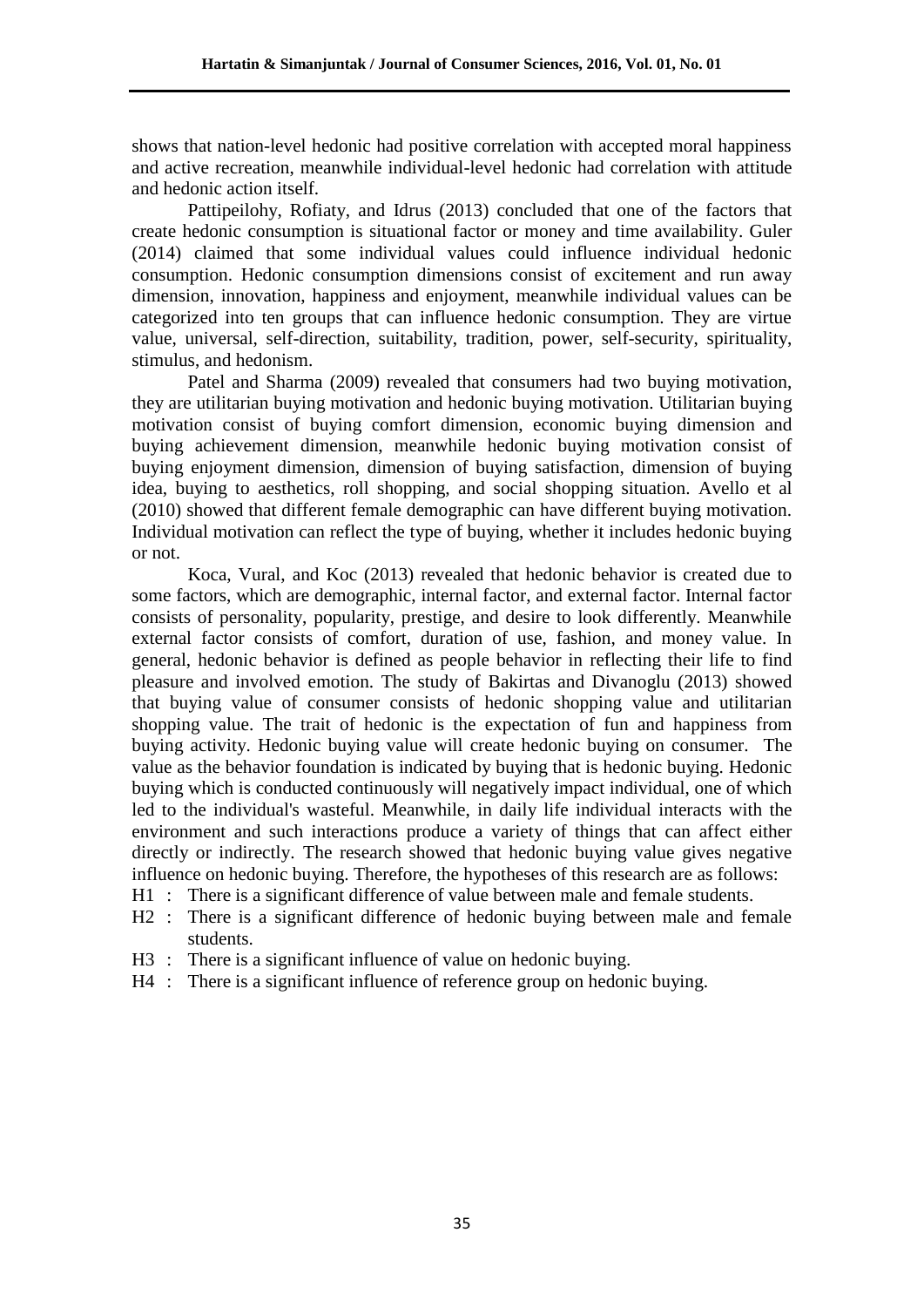#### **Method**

## **Participants**

This research was conducted in Bogor Regency, Dramaga Sub-Districts, Bogor Agricultural University (IPB). The design of this research was *cross sectional study*. The determination of research location was done by convenience sampling method. Population of this research was students of Bogor Agricultural University at second, fourth, and sixth semester on 2014/2015 academic period. Total population of this research was 10.879 students. The selection of research sample was conducted with *proportional random sampling* based on sub-population from nine faculties in IPB. Data of active IPB students at second, fourth, and sixth semester on 2014/2015 academic period was collected from Directory Administration of Bogor Agricultural University. Sample was determined based on agreement to fill the questionnaire given. Total sample of this research was determined by Slovin formulation (Umar, 2005) with 7 percent of standard error resulting 205 samples.

#### **Measures**

Research data included: (1) student characteristics (age, gender, and monthly allowance); (2) value; (3) reference group; and (4) hedonic buying. Data were collected through interview using structured questionnaire and supported by in-depth interview on some samples.

Value was measured using the modified Multi-Item List of Values (MILOV) (Herche, 1994, Bearden and Netemeyer, 1999). There were nine dimensions, but this study focused on only four dimensions: well-respected dimension, self-fulfillment dimension, excitement dimension, and fun and enjoyment dimension with 17 statements using four assessment scales (1 = strongly disagree, 2 = disagree, 3 = agree, 4 = strongly agree). Four dimension of value was determined based on regression analysis from nine of values and only four dimensions that influenced hedonic buying. Reference group instrument was developed by Permatahati (2013) used to identify the role of reference group (family, friend or relative, neighbor, celebrity, key figure, etc) and to identify the reference group with the most dominant role in influencing individual to do buying the most. Hedonic buying instrument was developed by Guler (2008) and Tauber (1972), as cited in Guido (2006) with 22 statements using four assessment scales ( $1 =$  strongly disagree,  $2 =$  disagree,  $3 =$  agree,  $4 =$  strongly agree).

## **Analysis**

A test was conducted to verify the validity and reliability the research instrument. The Cronbach's alpha of value variable was 0.742 and 17 items were valid. The Cronbach's alpha of hedonic buying variable was 0.890 with 22 valid items. *Microsoft Excel for Windows* and *Statistical Package for Social Science* (SPSS) 16 were used to analyze research data. Data obtained was scored and transformed into a scale of 0 to 100. Statistical analysis that is used in this study was descriptive and inferential analysis. Descriptive analyses were frequency, mean, maximum, minimum, and deviation standard while inferential analyses were *Independent Sample T-test* and multiple regression analysis. Classic assumption verification was carried out by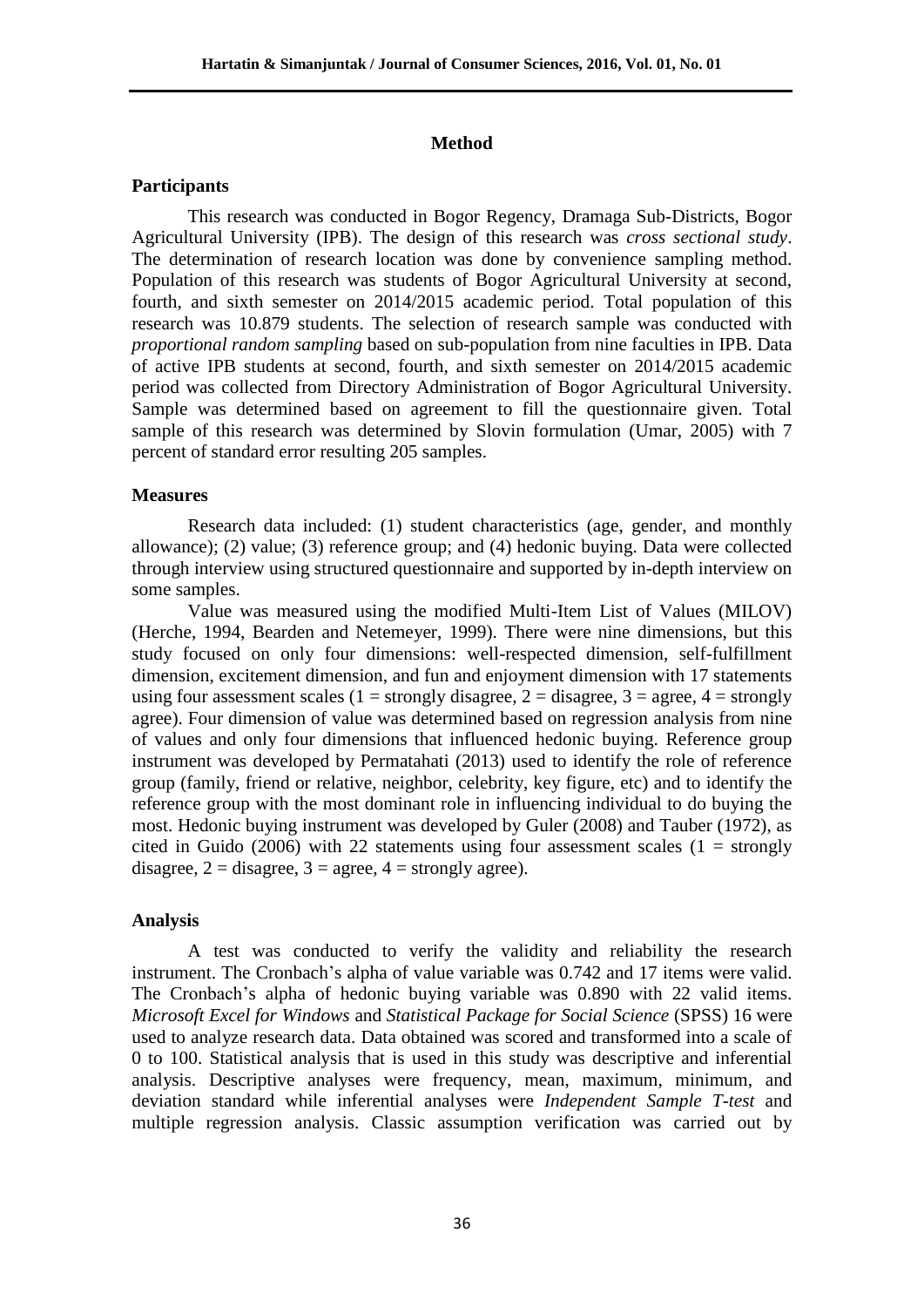analyzing normality, multi collinearity, heteroskedasticity, and autocorrelation test before conducting multiple regression analysis (Ghozali, 2011).

## **Result**

### **Student Characteristics**

Based on student gender, more than half of the students (61.5%) were female, and 38.5 percent of the students were male. The student age ranged from 18 until 22 years old. The highest percentage of age was 20 years old with 35.5 percent of male and 45.1 percent of female. The average of student age was 19.9 years old.

Students' monthly allowance ranged from Rp400.000 until Rp4.000.000. The highest percentage of male students' monthly allowance was higher than Rp1.000.000 with the average of Rp1.145.569.6. Meanwhile, the highest percentage of female's monthly allowance was between Rp800.000 and Rp1.000.000 (50%) and the average was Rp1.054.365.1. The highest percentage monthly allowance of students was between Rp800.000 and Rp1.000.000 (42.8%) with the average was Rp1.089.512.2.

## **Value**

Table 1 shows the average score of student value based on four value dimensions. Both male and female were categorized into high level (50 < score  $\leq$  75). Categorization level of value was determined based on score of value which then was divided into four categories. Based on those dimensions, only excitement dimension which showed significantly difference (p<0.05) between male and female. Based on total average of value, both male and female were categorized into high level  $(50 <$ score  $\leq$  75).

| Value dimensions     | Male $(n=79)$ | Female $(n=126)$ | T-test (p-value) |
|----------------------|---------------|------------------|------------------|
| Excitement           | 65.0          | 60.3             | $0.019*$         |
| Fun and Enjoyment    | 68.6          | 66.5             | 0.375            |
| Being Well-Respected | 54.4          | 55.8             | 0.521            |
| Self-Fulfillment     | 61.4          | 72.0             | 0.740            |
| Total value          | 63.5          | 62.4             | 0.430            |

Table 1 The average score of students value

*Note.* (\*) significant at p<0.05

## **Reference Group**

Reference group is individual or group of people around individual's environment, both directly and indirectly communicating with each other and their presence gives influence in buying a product. All students revealed that they received direct and indirect influence from their reference group. The students were asked to mention one of their reference groups that gave the most important role. Table 2 shows the primary reference group that has the most influence on buying. Family was the most important reference group that gave important influences to do buying with 63.7 percent, and the rest 36.2 percent was influenced by friend, celebrities, and other reference groups.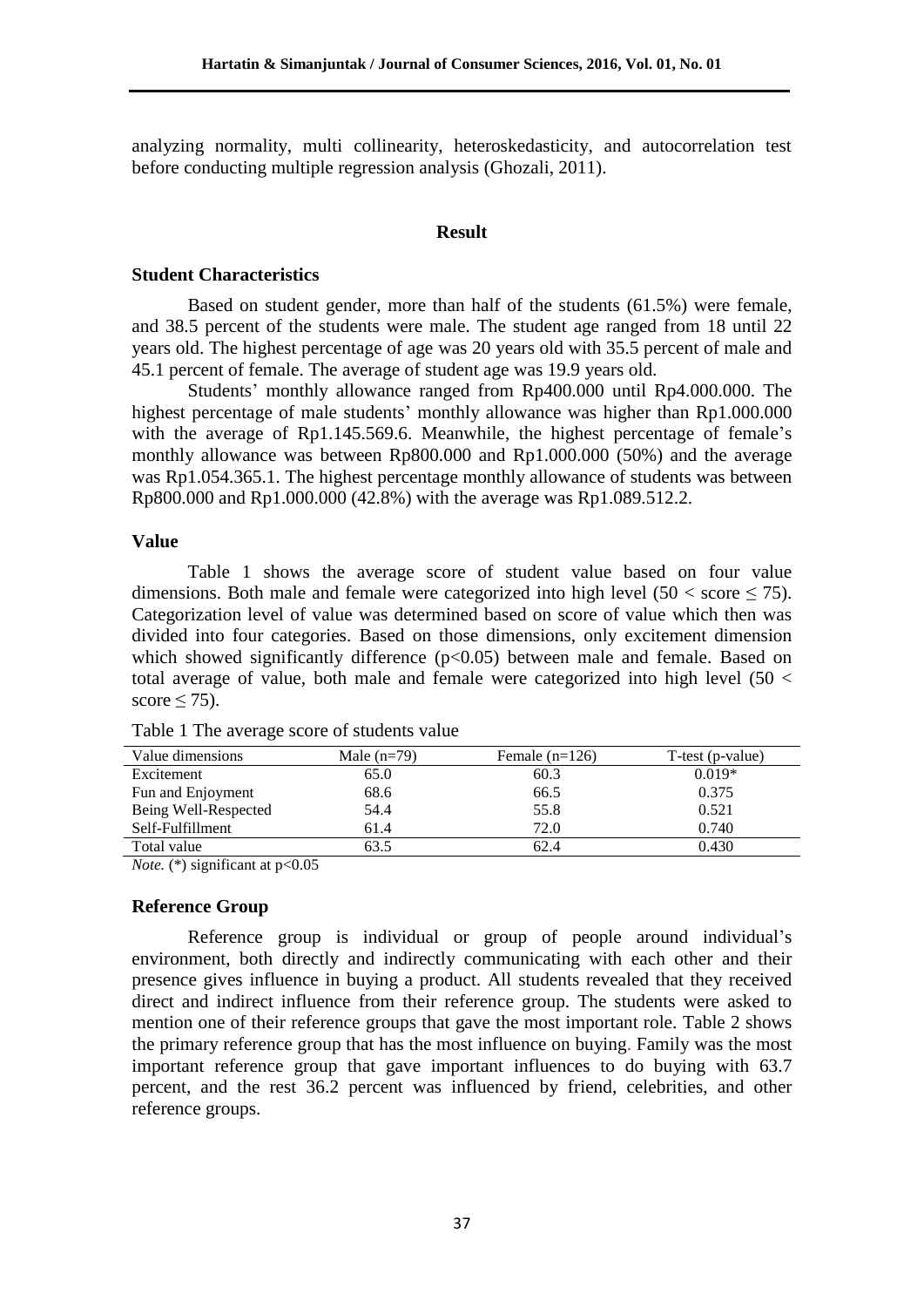| Primary Reference Group | Male $(n=79)$ | Female $(n=126)$ | Total $(n=205)$ |
|-------------------------|---------------|------------------|-----------------|
| Family                  | 54.4          | 73.0             | 63.7            |
| Friend/best friend      | 36.7          | 23.0             | 29.9            |
| Celebrities             |               | 4.0              | 4.5             |
| Others $*$              | 3.8           | 0.0              | 1.9             |

Table 2 Distribution primary reference group of students

*Note.* (\*) neighbour, key figures, mass media

#### **Hedonic Buying**

Based on the category of hedonic buying, the biggest percentage of students was in low level with percentage of male was 62.2 percent and 59.5 percent of female, but there remained 2.5 percent of male and 3.2 percent of female in very high level. Level of hedonic buying was determined by score of hedonic buying item. Total score of hedonic buying was divided into four levels: very low, low, high, and very high. The average score of male students' hedonic buying was 42.1 percent and 47.4 percent of female students. Table 3 shows there was significant difference of hedonic buying (*p*=0.009) between male and female students.

Table 3 Distribution hedonic buying of students

| Hedonic buying category        | Male $(n=79)$    | Female $(n=126)$ | Total $(n=205)$ |
|--------------------------------|------------------|------------------|-----------------|
| Very low (score $\leq$ 25)     | 13.8             | 4.8              | 9.3             |
| Low $(25 <$ score $\leq 50$ )  | 62.2             | 59.5             | 60.8            |
| High $(50 <$ score $\leq 75$ ) | 21.5             | 32.5             | 27.0            |
| Very high (score $> 75$ )      | 2.5              | 3.2              | 2.9             |
| $Mean \pm SD$                  | $42.1 \pm 15.29$ | $47.4 + 13.25$   | $38.0 \pm 12.3$ |
| Min-max                        | $6.1 - 81.8$     | $16.7 - 83.3$    | $2.3 - 70.5$    |
| $t-test (p-value)$             |                  | $0.009**$        |                 |

*Note.* (\*) significant at  $p<0.05$ 

The items of hedonic buying were categorized into three parts based on fulfill involvement: emotion, physical, and social. Hedonic buying fulfilling involvement aimed to get what the things individual wanted. Emotion aspect in hedonic buying was caused by individual internal factor that tended to find the happiness and excitement from excused buying. If emotion aspect of students was high, it indicated the hedonic buying done to find the happiness and excitement was high as well. There were some items that involved social aspect, reflected by hedonic buying which was done due to stimulus from people around. If social aspect of students in hedonic buying was high, it indicated the students often did hedonic buying because of the influence of people around. Besides, there was another form of hedonic buying involving physical aspect and combination between physical and emotion aspects. If physical aspect in hedonic buying was high, it indicates activities in hedonic buying such as walking around to find the product was also high. If the combination between physical aspect and emotion aspect was highly characterized by physical activity involvement that gave pleasure to individual, it could make physical activity fun. Based on four aspects in hedonic buying, most of hedonic buying items involved emotion aspect. It was shown with internal aspect that can be mainspring for individual to do hedonic buying.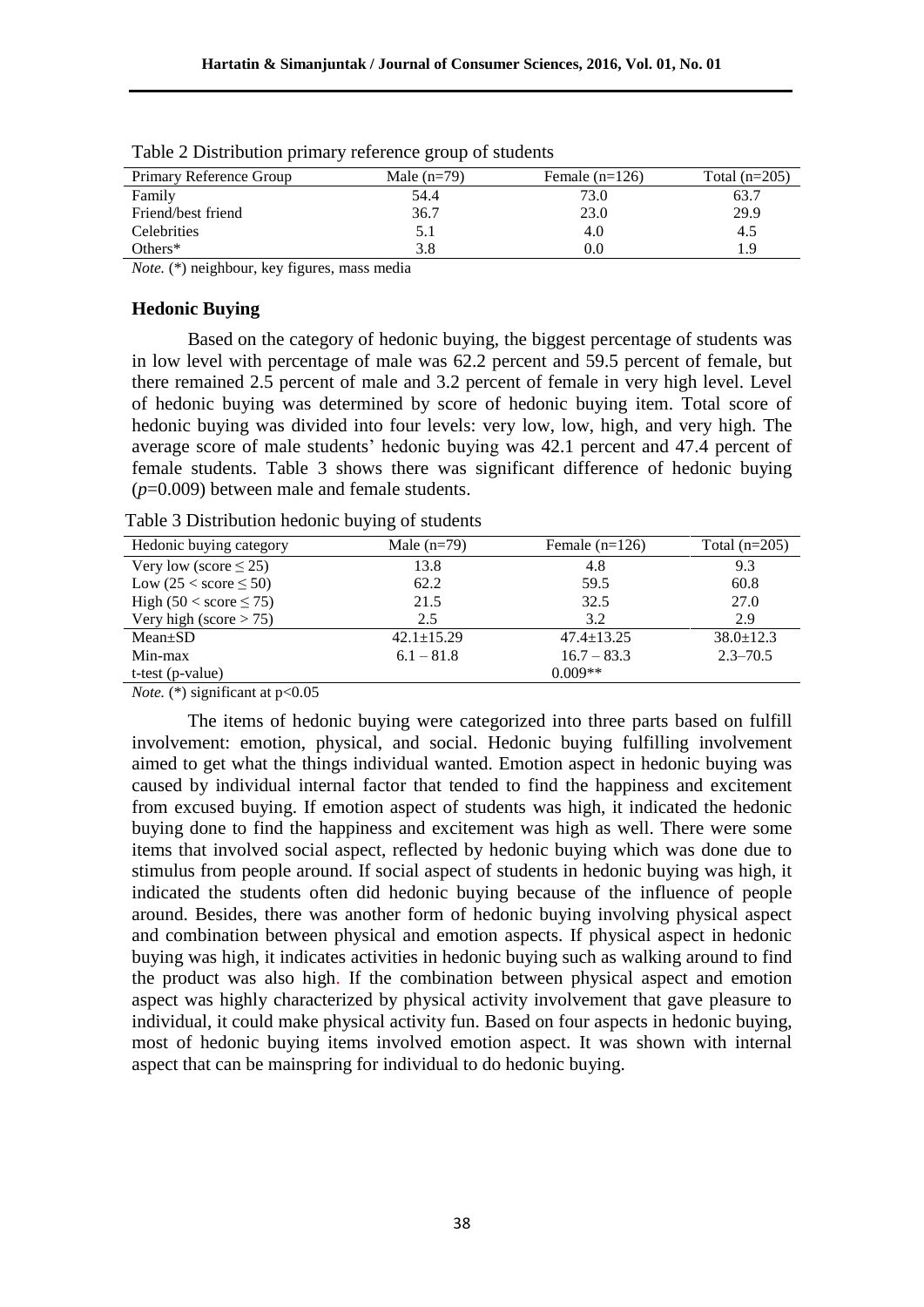#### **Factors That Influence Hedonic Buying**

The result of normality test showed that the data of this research spreaded along the diagonal line. It indicated that variables of this research had normal distribution and the normality test was fulfilled. The results assumption of multi collinearity test showed tolerance value over 0.1 and Variance Inflation Factor (VIF) value under 10. It means that the model has been fulfilled the assumption of non multi collinearity. It could be concluded that the variables of this research was fulfilled of homoskedacity. It was shown with scatterplot result from the regression analysis that indicated the error distribution spreading at zero. Durbin-Watson value in this research was nearly  $+2$ , showed that autocorrelation had free model (Table 4).

A*djusted*  $R^2$  value of regression model was 0.359 meaning that 35.9 percent of the independent variables in this research was influenced by hedonic buying while 64.1 percent else was influenced by others factors that did not include in this research. Patel and Sharma (2009) and Avello et al (2010) revealed that other factors that influences hedonic buying is motivation. According to Alba and Williams (2012), other factor that influenced hedonic buying was individual perception. Meanwhile, according to Pattipeilohy, Rofiaty, and Idrus (2013) the factor that influenced hedonic buying were situational factor contained money and time availability. Based on the factors predicted hedonic buying, the results of regression analysis showed that only the reference group did not significantly influence hedonic buying. Linear regression formula in this research was as follows:

Y = 
$$
-12.744 + 6.420 D_1 + 7.218 X_1 + 0.288 X_2 + 0.169 X_3 + 0.160 X_4 + 0.141 X_{5+} 0.762
$$
  
D<sub>2</sub>+ $\varepsilon$ 

It indicates that if the student gender was female, hedonic buying would increase by 6.420 point. If student's monthly allowance increased up to Rp1 per month, hedonic buying would increase by 7.218 point. The increase one score of well-respected value dimension would increase hedonic buying by 0.288 point while the increase one score of self-fulfillment value dimension would increase hedonic buying by 0.169 point. The increase of one score of excitement value dimension would increase hedonic buying by 0.160 point and the increase one score of fun and enjoyment value dimension would increase hedonic buying by 0.141 point.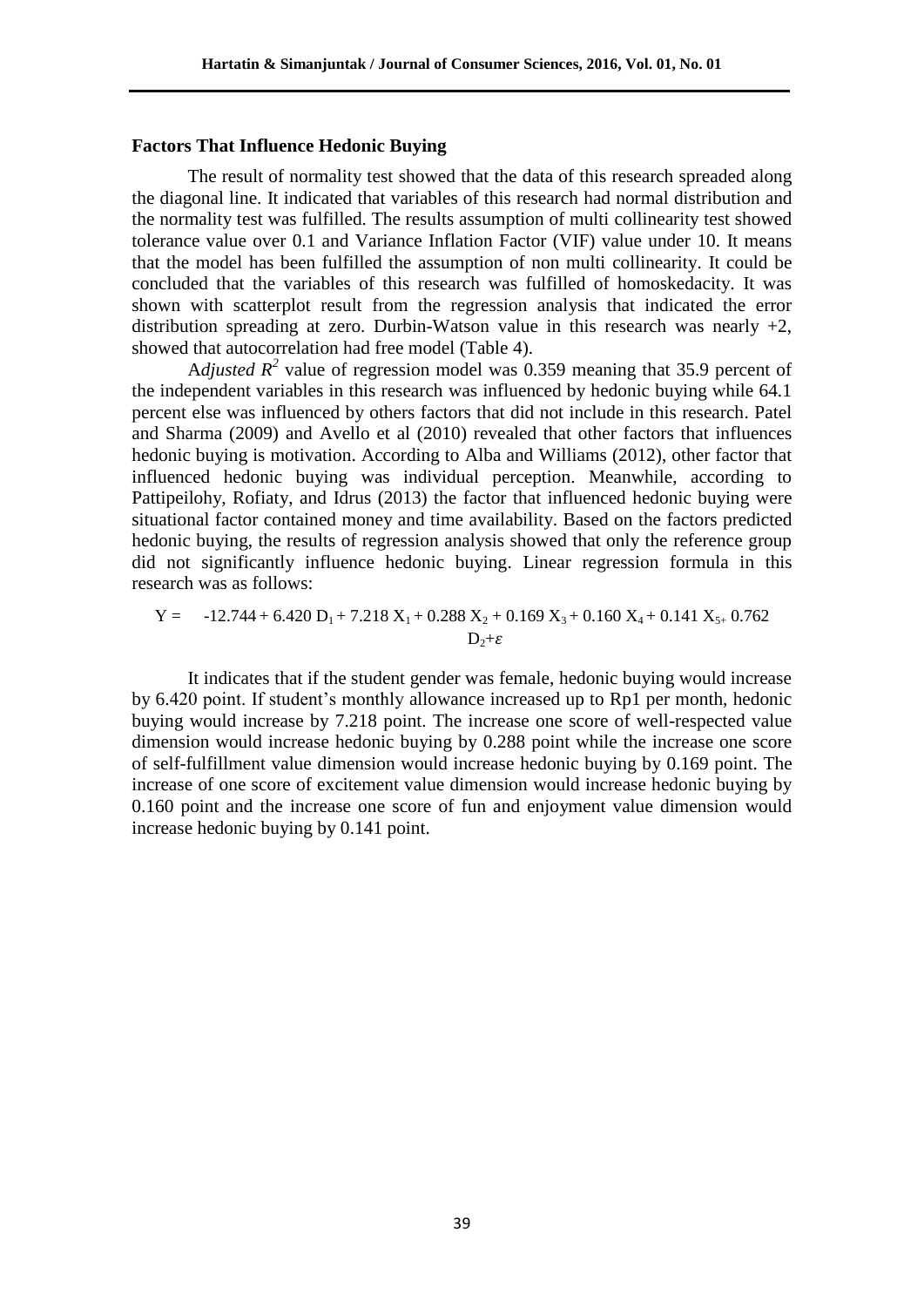| Independent variables      | Unstandardized<br>Standardized<br>Coefficients<br>Coefficients |        | t        | Sig.      | Collinearity<br><b>Statistics</b> |       |  |
|----------------------------|----------------------------------------------------------------|--------|----------|-----------|-----------------------------------|-------|--|
|                            | (B)                                                            | (Beta) |          |           | Tolerence                         | VIF   |  |
| (Constant)                 | $-12.744$                                                      |        | $-2.231$ | 0.027     |                                   |       |  |
| Individual characteristics |                                                                |        |          |           |                                   |       |  |
| Gender (0=male;            | 6.420                                                          | 0.219  | 3.729    | $0.000**$ | 0.908                             | 1.101 |  |
| $1 = female$ )             |                                                                |        |          |           |                                   |       |  |
| Monthly allowance          | 7.218                                                          | 0.245  | 4.298    | $0.000**$ | 0.964                             | 1.037 |  |
| (Rp/month)                 |                                                                |        |          |           |                                   |       |  |
| Value                      |                                                                |        |          |           |                                   |       |  |
| Well-Respected             | 0.288                                                          | 0.289  | 4.713    | $0.000**$ | 0.838                             | 1.193 |  |
| (score)                    |                                                                |        |          |           |                                   |       |  |
| Self-Fulfillment           | 0.169                                                          | 0.139  | 2.070    | $0.040*$  | 0.693                             | 1.443 |  |
| (score)                    |                                                                |        |          |           |                                   |       |  |
| Excitement (score)         | 0.160                                                          | 0.150  | 2.350    | $0.020*$  | 0.768                             | 1.302 |  |
| Fun and Enjoyment          | 0.141                                                          | 0.157  | 2.486    | $0.014*$  | 0.786                             | 1.272 |  |
| (score)                    |                                                                |        |          |           |                                   |       |  |
| Peer group $(0=$ non       | 0.762                                                          | 0.025  | 0.436    | 0.664     | 0.934                             | 1.071 |  |
| family; $1 = \{family}$    |                                                                |        |          |           |                                   |       |  |
| F                          | 17.327 (0.000)                                                 |        |          |           |                                   |       |  |
| Durbin-Watson              | 1.789                                                          |        |          |           |                                   |       |  |
| Adjusted $R^2$             | 0.359                                                          |        |          |           |                                   |       |  |

| Table 4 Factors influencing hedonic buying |  |  |  |  |
|--------------------------------------------|--|--|--|--|

*Note.* (\*\*) significant at p<0.01; (\*) significant at p<0.05

#### **Discussion**

The aim of this research was to identify the differences in value and the hedonic buying of young consumer (represented by college students) and to analyze the effect of value and reference group on hedonic buying on young consumer. Based on student characteristics, there was no significant difference of students' age and monthly allowance. The students' age was between 18 and 21 years old which according to Hayta (2013) is categorized into young consumer. Value consisted of nine dimensions: security, self-respected, being well-respected, self-fulfillment, sense of belonging, excitement, fun and enjoyment, warm relationships with others, and a sense of accomplishment that can be measured with nine dimensions of MILOV (Nonis and Swift, 2001). This research focused on four dimensions: well-respected, self-fulfillment, excitement, and fun and enjoyment. From these dimensions, excitement value dimension was the only one that showed significant difference  $(p<0.05)$  between male and female. Excitement value dimension is value that can be shown with attitude to pursue daily life happiness. It was reflected in value item "consider her/his self a thrillseeker" which had significant difference between male and female. This item showed that the average of male tended to agree more than female. Based on in-depth interview with one of the male students, he said that he was not purposively done the things that made him to be a thrill-seeker, but he tried to make people recognize him with that trait in himself. Based on this difference, it can be concluded that H1 at first hypothesis (hypothesis number 1) in this research (there was a significant difference in value between male and female) was partially supported.

Based on hedonic buying of students, there was significant difference  $(p<0.01)$ of hedonic buying between male and female, so it can be concluded that H1 at second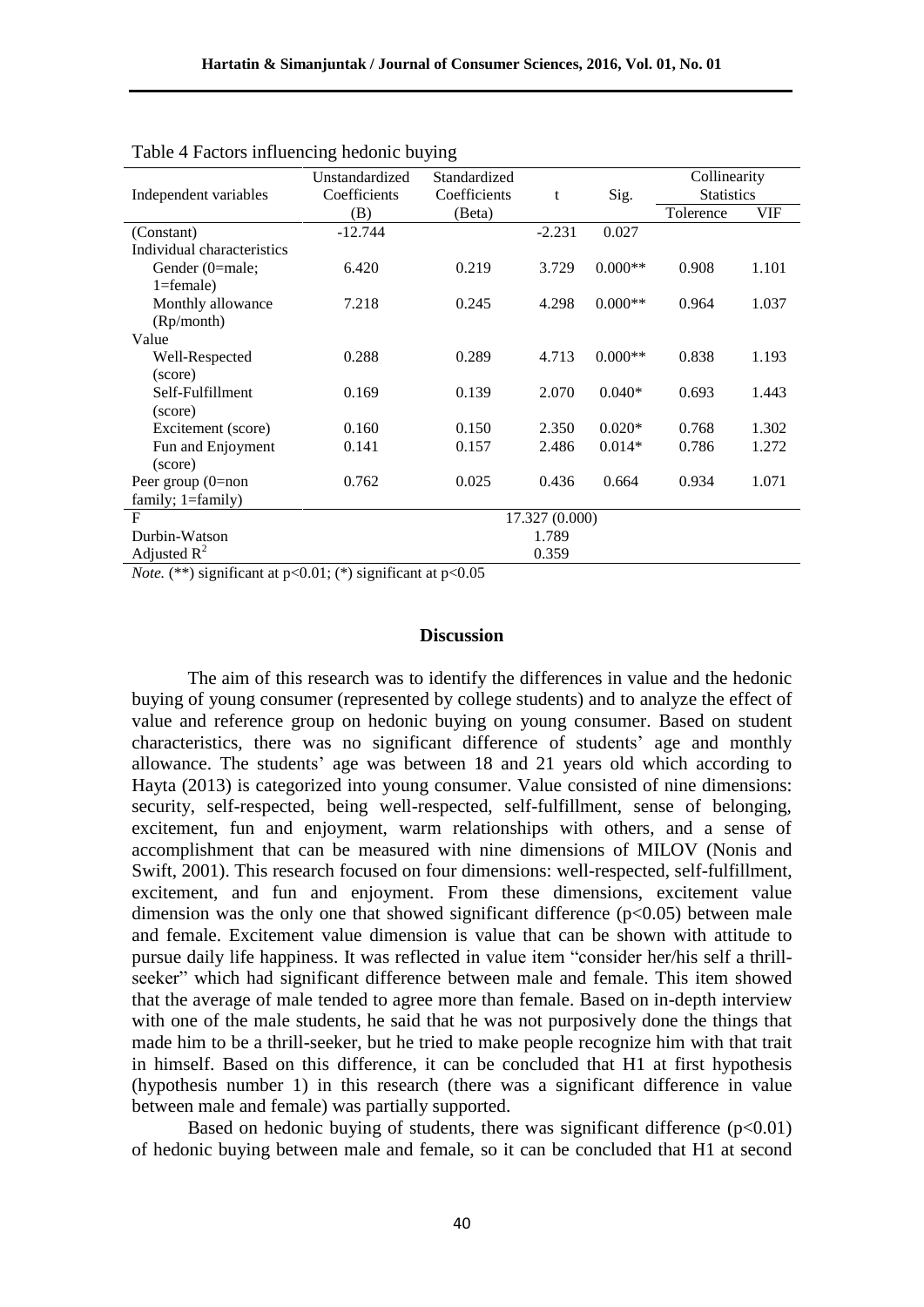hypothesis (hypothesis number 2) in this research can be accepted. The significant difference showed in one of hedonic buying questionnaire item "buying can relieving distress". The female students tended to agree with this statement. It was different with male students who thought that buying was a complicated thing, so male students had already had a plan before buying something. Besides, there was a significant difference in hedonic buying item "enjoying to walk, see, but not buying anything" between male and female. Based on in-depth interview with some of female students, they sometimes did windows shopping, but it made them want to buy, because they were attracted by some products. Conversely, male students kept enjoying to do all of the activities even without buying anything. The hedonic buying item "the new shopping center was interesting place to visit" had significant difference between male and female, even most of them agreed.

The regression analysis in this research was done to show factors that influenced hedonic buying. According to Luo and James' study (2013), internal and external factors could influence individual buying. The internal factors in this research were individual characterstic and value while the external factor was reference group. The result of regression analysis showed that gender significantly influenced hedonic buying; female students tended to do more hedonic buying than male students. This result supported by the study of Avello et al (2010) that hedonic buying was done more by female, even every female had different reasons to do hedonic buying. It is reflected by in-depth interview with two different students:

"I usually go shopping or buying something because of mood, or suddenly because of my friends, I follow her finally."

"I usually buy something if there is a new thing, because I am a girl, so I like to try new thing."

Besides gender, monthly allowance of students significantly positively influenced hedonic buying. It is supported by Pattipeilohy, Rofiaty, and Idrus's research (2013) that money and time availability as mediator could influence individuals' hedonic buying. Every one had different way to spend their hedonic buying, such as visit mall to buy a product or windows shopping only. Based on in-depth interview with one of the students, money availability could influence buying:

"I love to collect some necklaces and shoes, but I can't do it every time, because the price of shoes is expensive. I buy necklaces by online shop because it is simpler and it is not too expensive like shoes. I usually try to save my money before, so I can buy shoes at the end of the month from the saving..."

The average value based on four dimension of value, male and female students were categorized into high level (50<score≤75) and the result of this research answered H3 stated "there was a significant influence of value on hedonic buying". It is in line with Guler's research (2014) that some individuals' values could influence people's hedonic consumption that assumed buying in this research. The value of self-respect dimension is an effort by someone to keep high status among people around and caring about respond given by environment to themselves. The more people want to be respected, the higher value of self-respect dimension. In-depth interview with one of student said that: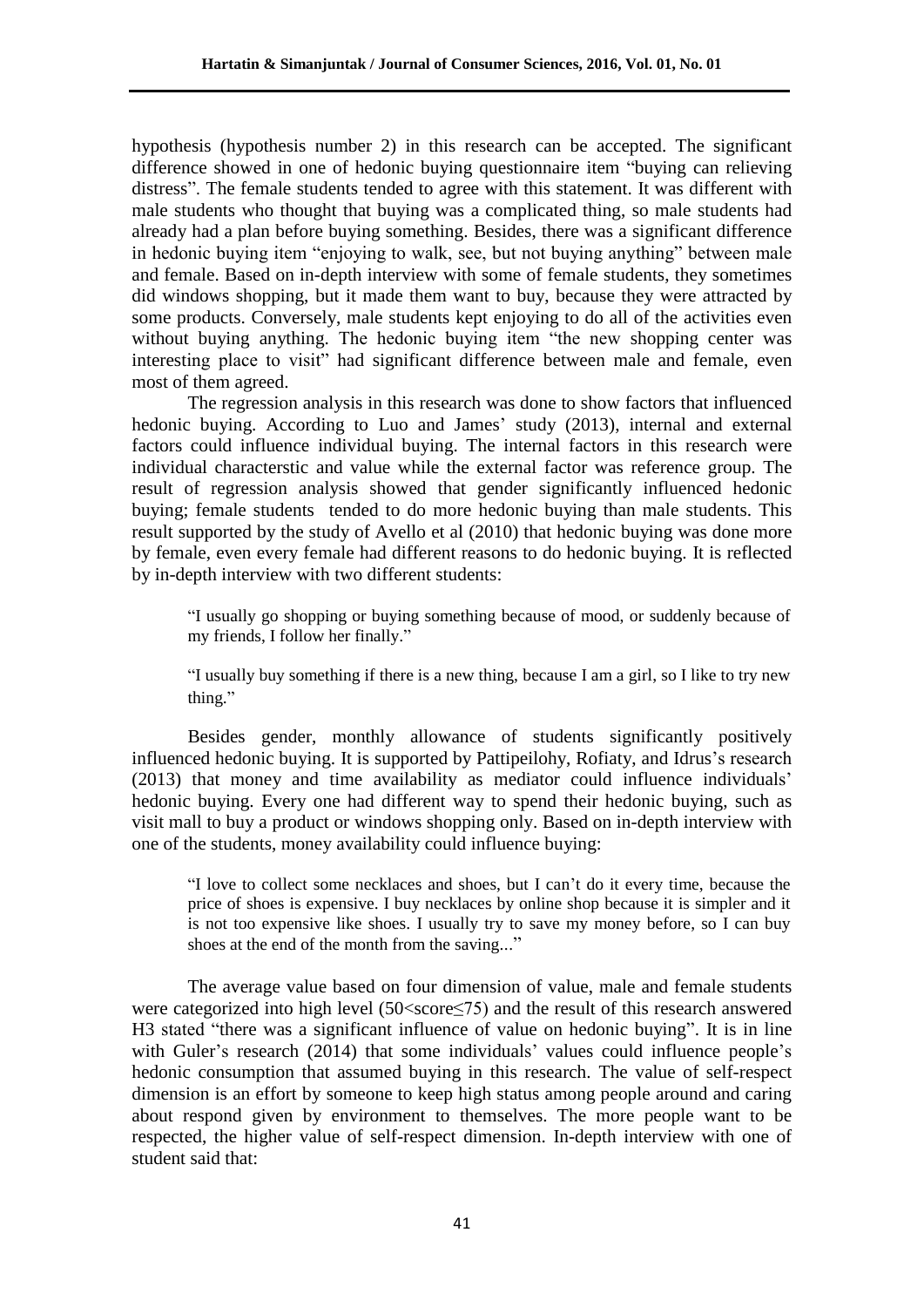"... I usually hang out with my friends or my girlfriend, but my girlfriend and I usually hang out in better place. I don't want her to think that I don't want to spend money on her..."

The meaning of fun and enjoyment dimension value is the thing that people get to have self-pleasure based on doing something, like two students said:

"...I buy something because I collect the things surely, although I can't get benefit actually, but it can be regretful if I do not buy the thing…"

"...I rarely buy some things, but I deliberately save my money to buy chip for games online..."

Self-fulfillment dimension value is reflected by attitude that always tries to fulfill thing they want. Based on value of self-fulfillment dimension, the higher score people get on self-fulfillment item, the more they agree to fulfill their want and need. One of students said:

"...need is the thing that must be fulfilled, because it can be a spirit for ourselves to do work and any activity. So it can be called as the gift for ownself..."

Reference group gives important role to individual to do anything, one of which is to do buying. Family was the most important reference group. The roles of family were financial support, norms, rules or models. The other reference groups having important role was friend or relative. Although young consumers have good relationship with their family, the influence of reference group also strong because they spend most of their time with their friends (Alpiani, 2014). Based on in-depth interview, most students who lived separately from their family, friends or relative were the people with nearly the same way of thinking with them, so the average of them consider the opinion more and suggestion from their friends than their family.

"My parents have important role surely, because I get money from them, but I more consider my friend's opinion more. But, if the opinion from my friend does not match with my family, I usually cancel to buy something."

The result of this research showed that in daily activities including buying, reference group had important role for individual directly and indirectly, but the reference group did not give significant influence on hedonic buying. This research showed that H4 (there was a significant influence of reference group on hedonic buying) was rejected. This is contradicting with Permatahati's research (2013) but supports Istikhomah's research (2013) stated that reference group influenced individual buying. It showed that reference group had important role for individual, but it was not always the reference to do particular buying. Based on in-depth interview, some students agreed that reference group had important role for them. The roles can be a comparator or model with themselves, given the rule and norms in life, but buying is followed by intention more from themselves. The intention gives conclusion whether they buy a product or not.

The result of this research also showed that only value that significantly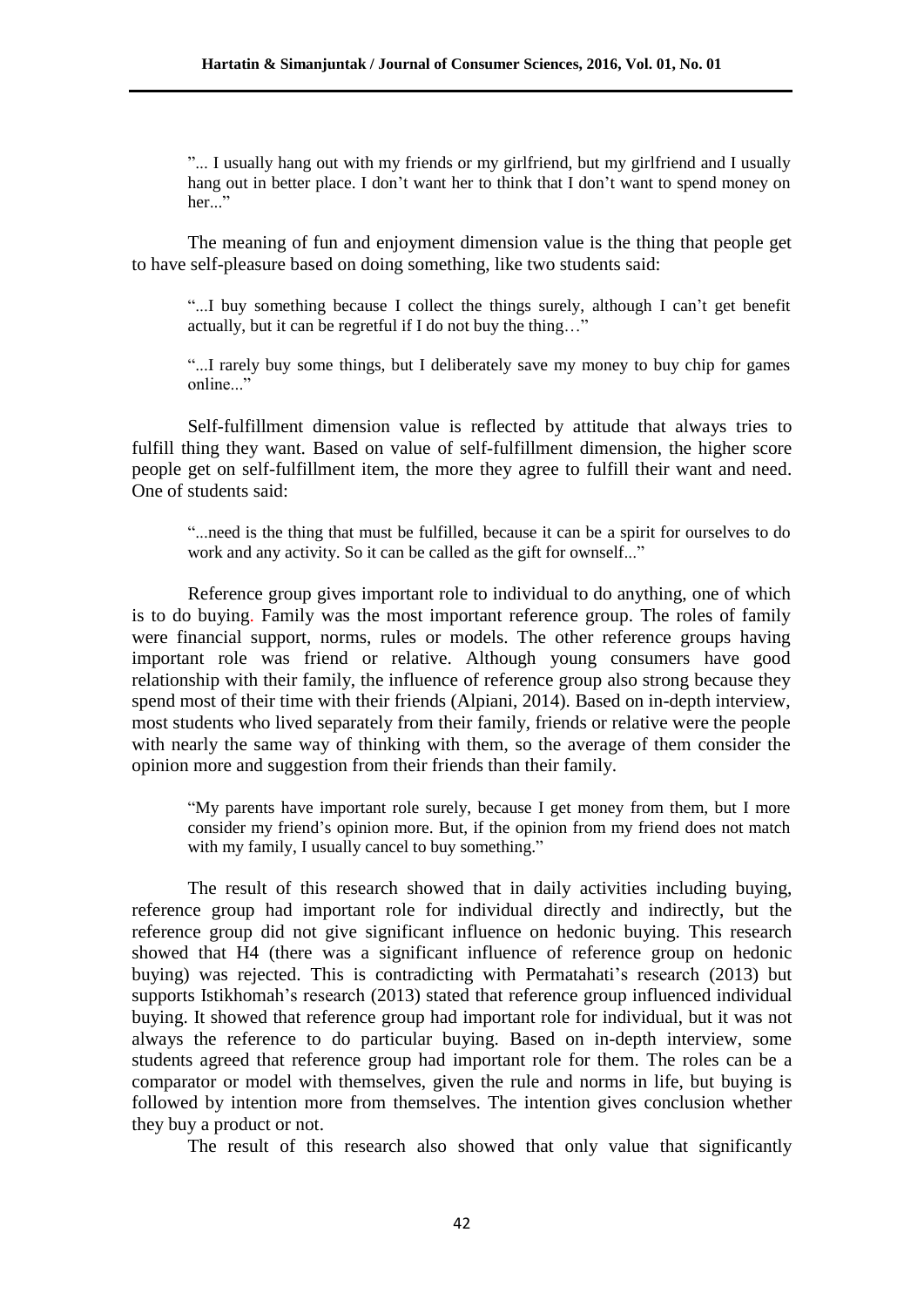influenced hedonic buying with well-respected dimension was the most influence. Meanwhile, reference group had important roles, such as to give opinion and information, but the regression analysis showed that the reference group did not significantly influence hedonic buying. The aim of this research was not to test perception and motivation of students to do buying before. The people perception about product can be influenced by many things, it can be different for one another (Alba and Williams, 2012). Buying that considered hedonic by some people, might be considered as well by others. Some others considered buying as different motivation by others included hedonic buying. The same things also said by Patel and Sharma (2009) and Avello et al (2010), so it is important to know the motivation of people in doing hedonic buying.

## **Conclusion and Recommendation**

### **Conclusion**

Value dimension which consists of well-respect dimension, self-fulfillment dimension, excitement dimension, and fun and enjoyment dimension was considered high. Reference group of students that had primary role to buy was family. Generally, the students of this research were in low category of hedonic buying. The result of independent sample t-test based on gender showed that only value of excitement dimension and hedonic buying which were significantly different between male and female. There was a significant positive influence between individual characteristics (gender and monthly allowance) and four dimensions of value towards hedonic buying. It means female students had more tendencies to do hedonic buying than male students. The higher students' monthly allowance, the higher probability do hedonic buying. If the score of individual value (excitement value dimension, fun and enjoyment value dimension, being well-respected dimension, and self-fulfillment dimension) was high, it pushed individual to do hedonic buying.

#### **Recommendation**

This study found that value positively and significantly influenced hedonic buying. Moreover, based on students' answer, family was primary reference group that had important role in giving influence. Value significantly influenced hedonic buying in high category. The importance of family role in daily live is expected to lower values that influence individual hedonic buying, so that hedonic buying can be minimized, since the effect in long term of hedonic buying are consumptive and extravagant. Individual ought to know and make a priority of need over desire, it is important to realize one of traits of smart consumer. Further research is expected to test perception and motivation of students before doing hedonic buying. The future research is expected to classify hedonic buying specifically.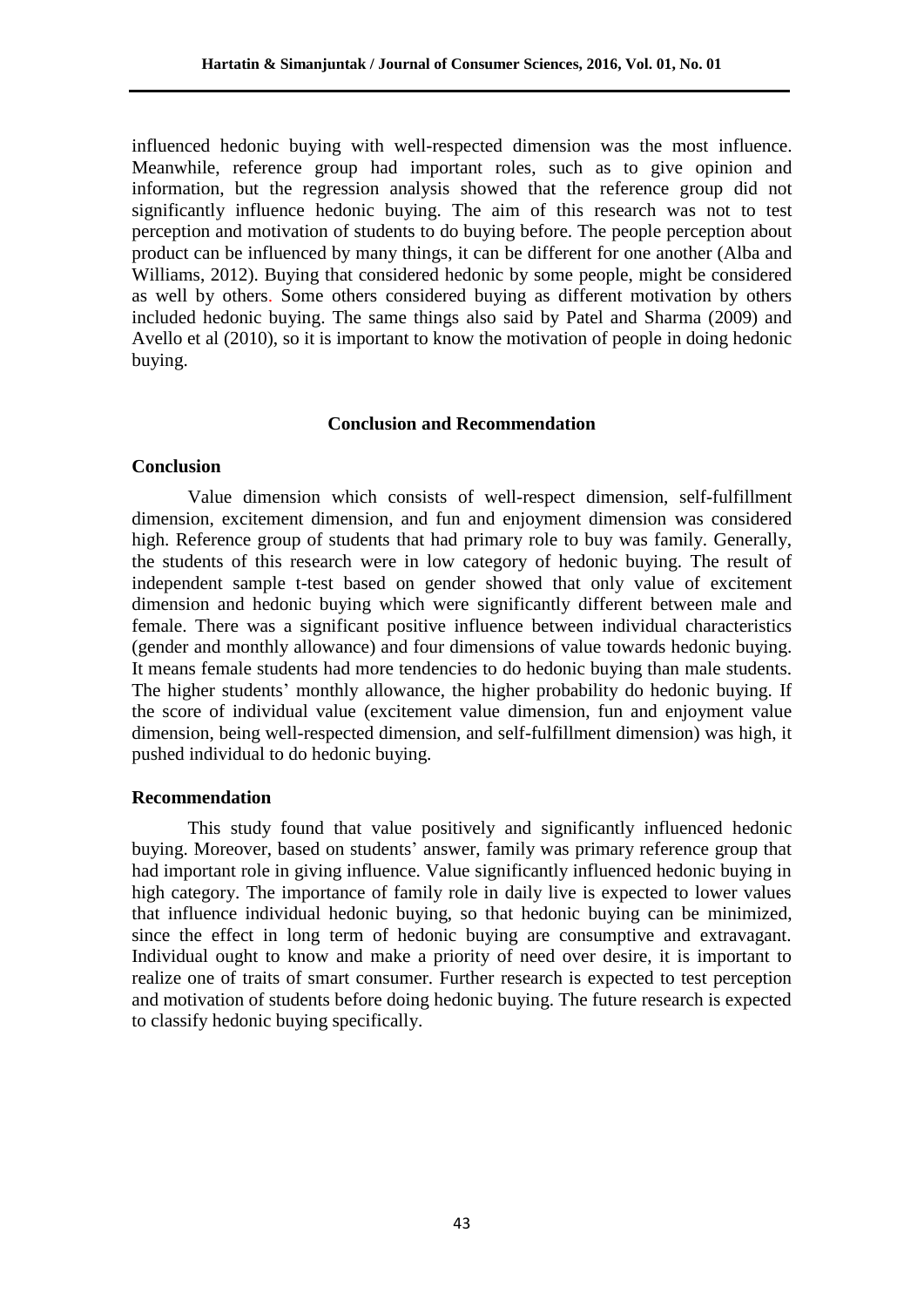## **References**

- Alba, J. W., & Williams, E. F. (2012). Pleasure principles: A review of research on hedonic consumption. *Journal of Consumer Psychology, 23*(1), 2-18. doi: org/10.1016/j.jcps.2012.07.003.
- Alpiani, A. (2014). *Pengaruh pengasuhan orang tua dan teman sebaya terhadap perilaku konsumi napza pada remaja* [The influence of parenting style and peer groups on drugs consumption behavior of adolescent] (Undergraduate thesis). Retrieved from the state of the state of the state of the state of the state of the state of the state of the state of the state of the state of the state of the state of the state of the state of the state of the state of

http://repository.ipb.ac.id/bitstream/handle/123456789/71935/I14aal.pdf?sequence= 1&isAllowed=y.

- Avello, M., Gavilan, D., Blasco, F., & Abril, C. (2010). Hedonic buying motivation and time-style. *The International Journal of Management and Business, 1*(1), 128-155. Retrieved from http://www.iamb.net/IJMB/journal/Vol\_1/IJMB\_Vol\_1\_Avello.pdf.
- Bakirtas, H., & Divanoglu, S. U. (2013). The effect of hedonic shopping motivation on consumer satisfaction and consumer loyalty. *International Journal of Asian Social Science*, *3*(7), 1522-1534. Retrieved from http://www.aessweb.com/pdffiles/ijass%203(7),%201522-1534.pdf.
- Bearden, W. O., & Netemeyer, R. G. (1999). *Handbook of Marketing Scales: Multi-item Measures for Marketing and Consumer Behavior Research* (2nd ed.). California, CA: Sage Publications.
- Carstensen, L. L., Gross, J. J., Skorpen, C. G., Tsai, J, & Hsu, A. Y. C. (1997). Emotion and aging: Experience, expression, and control. *Journal of Psychology and Aging, 12*(4), 590-599. Retrieved from http://spl.stanford.edu/pdfs/Pre%201998/1997%20Gross.pdf.
- Dewantara, M. M., & Simanjuntak, M. (2014). The effect of knowledge, religiosity, and attitude on halal label reading behavior of undergraduate students. *ASEAN Marketing Journal, 6*(2), 65-67. Retrieved from http://journal.ui.ac.id/index.php/amj/article/view/4216/3160.
- Escalas, J. E., & Bettman, J. R. (2003). You are what they eat: The influence of reference groups on consumers' connections to brands. *Journal of Consumer Psychology, 13*(3), 339-348. Retrieved from https://faculty.fuqua.duke.edu/~jrb12/bio/Jim/53.pdf.
- Ghozali, I. (2011). *Aplikasi Analisis Multivariate dengan Program IBM SPSS 19* [Multivariate Analysis Applications with IBM SPSS 19 Program]. Semarang, Indonesia: Badan Penerbit Universitas Diponegoro.
- Guido, G. (2006). Shopping motives, big five factors, and the hedonic/utilitarian shopping value: An integration and factorial study. *Innovative Marketing Journal, 2*(2), 57-67. Retrieved from

http://businessperspectives.org/journals\_free/im/2006/im\_en\_2006\_02\_Guido.pdf.

- Guler, Y. B. (2014). Values and hedonic consumption behavior: A field research in Kirikkale. *Asian Journal of Empirical Research*, *4*(3), 159-171. Retrieved from http://www.aessweb.com/pdf-files/1-64-4(3)2014-AJER-159-171.pdf.
- Hayta, A. B. (2013). A study on the effects of social media on young consumers' buying behavior. *European Journal of Research on Education*, 65-74. Retrieved from http://iassr2.org/rs/010408.pdf.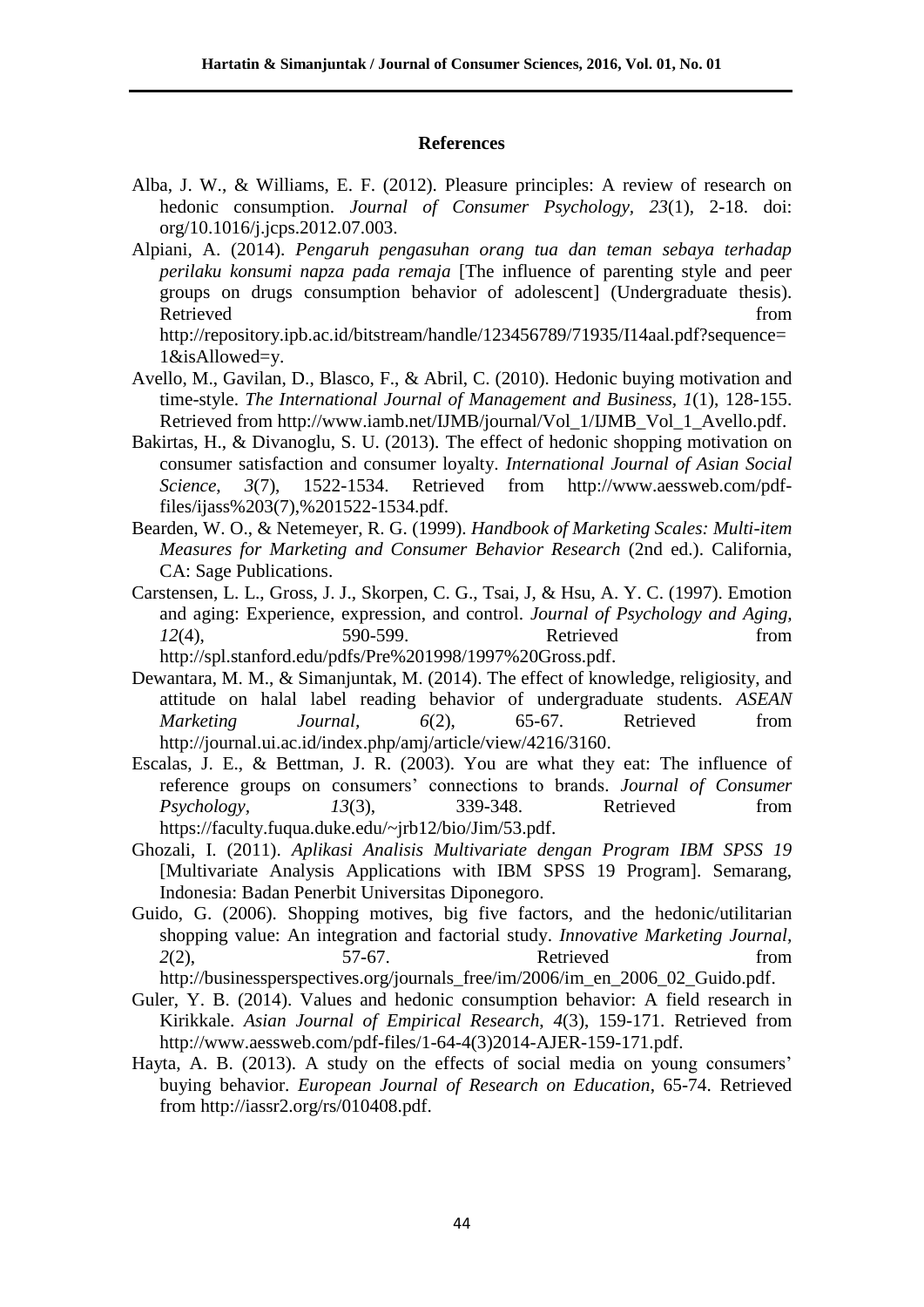- Herche, J. (1994). Measuring Social Values: A multi-item Adaptation to the List of Values (MILOV) (Working Paper Report Number 94-101). Cambridge, MA: Marketing Science Institute.
- Istikhomah, E. (2013). *Pengaruh kelompok acuan dan pengetahuan terhadap minat beli produk pangan IPB pada mahasiswa program sarjana* [The effects of reference groups and knowledge toward intention to buy IPB's food products on undergraduate student] (Undergraduate thesis). Retrieved from http://repository.ipb.ac.id/bitstream/handle/123456789/63141/I13eis.pdf?sequence= 1&isAllowed=y.
- Koca, E., Vural, T., & Koc, F. (2013). An evaluation of consumer tendencies towards hedonistic shopping for clothes. *European Journal of Research on Education, Special Issue: Human Resource Management*, 54-64. Retrieved from http://iassr2.org/rs/010407.pdf.
- Luo, Q., & James, P. T. J. (2013). Influences on the buying behavior of purchasing commercial housing in Nanning city of Guangxi Province, China, *Journal of Management and Marketing Research*, *12*, 1-11. Retrieved from http://www.aabri.com/manuscripts/121308.pdf.
- Mahdi, M. (2014). *Peranan nilai adat dalam modernisasi di Kampung Ciptagelar Cisolok Sukabumi* [The Role of indegenious value in modernization at Ciptagelar Village, Cisolok, Sukabumi] (Undergraduate thesis). Retrieved from http://repository.ipb.ac.id/bitstream/handle/123456789/73478/I14mma.pdf?sequence  $=1$ &isAllowed=y.
- Nonis, S., & Swift, C. O. (2001). Personal value profiles and ethical business decisions. *Journal of Education for Business*, 251-256.
- Nurjanah, S. (2010). *Perilaku Ekonomi* [Economic Behaviour] [PDF]. Retrieved from http://sitinurjanah.net/attachments/article/83/Perilaku%20ekonomi.pdf.
- Patel, V., & Sharma, M. (2009). Consumer's motivation to shop in shopping malls: A study of Indian shoppers. *Journal: Advances in Consumer Research, 8*, 285-290. Retrieved from http://www.acrwebsite.org/volumes/ap08/ap\_2009\_vol8\_134.pdf.
- Pattipeilohy, V. R., Rofiaty, & Idrus, M. S. (2013). The influence of the availability of money and time, fashion involvement, hedonic consumption tendency and positive emotions towards impulsive buying behavior in Ambon City. *Journal of Business and Behavioral Sciences, 3*(8), 36-49. Retrieved from http://cprenet.com/uploads/archive/IJBBS\_12-1268.pdf.
- Permatahati, D. I. (2013). *Pengaruh gaya hidup, kelompok acuan, dan sikap terhadap pembelian produk makanan kemasan (Kasus: Ibu rumah tangga di wilayah perkotaan dan perdesaan Bogor)* [Lifestyle, reference group, and attitude purchasing food packaged products (Case study: Housewives in Bogor rural and urban areas)] (Undergraduate thesis). Rertrived from http://repository.ipb.ac.id/bitstream/handle/123456789/67380/I13dip.pdf?sequence= 1&isAllowed=y.
- Pinasthika, A. W. K. (2010). *Hubungan minat, motif, dan pola menonton sinetron di televisi dengan perilaku hedonis remaja (Kasus SMA Negeri dan Swasta Kota Bogor)* [Relationships between interests, motives and patterns to watch soap operas on television with hedonic behavior of adolescents (Case of Public and Private High Schools, Bogor City)] (Undergraduate thesis). Retrieved from http://repository.ipb.ac.id/bitstream/handle/123456789/60030/I10awk.pdf?sequence  $=1$ &isAllowed=y.